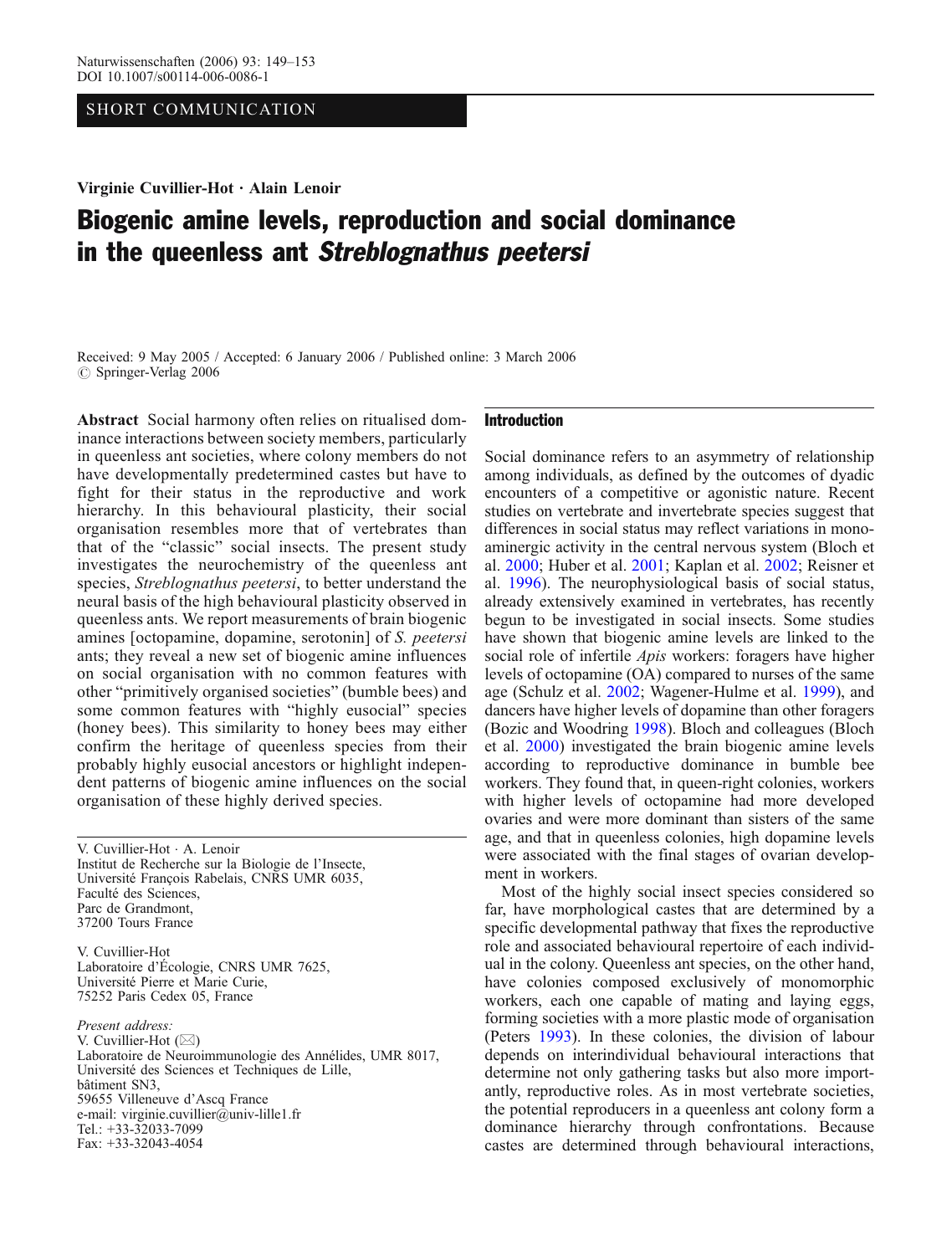the social position of individual workers changes frequently and rapidly. At each change in status, the ant must quickly adapt its behaviour to its new position. Such behavioural plasticity is unique among social insects. Queenless ants could prove useful in investigating the neural bases of behavioural plasticity. Unlike wasps, workers in queenless ant species are restricted by ecological constraints from forming new, independent colonies; their access to reproduction is entirely dependent on their rank in the dominance hierarchy. The strict behavioural castes created by this social system make queenless ants a particularly suitable model for studying the interactions between social environment and individual behaviour in a context of high relatedness and developmental similarity among colony members. Indeed, unlike queen-right ants, queenless ants all experience the same developmental program—that of a worker. For this reason, we will compare our results mainly to bibliographic data that concern workers, rather than queens of other social species.

The clear behavioural interactions displayed in queenless societies allow one to determine the "behavioural state" of each worker through behavioural observation. As emphasized by Page and Erber [\(2002](#page-4-0)), this is an important prerequisite in studies on the effect of the biogenic amine levels on social behaviour. We chose to investigate the relationship between social dominance and brain levels of octopamine, dopamine and serotonin in a queenless ant whose behavioural castes are well-defined. Streblognathus peetersi is a monogynous queenless ant with colonies organised in three distinct groups: the alpha ant is the most dominant worker and the only one to mate and lay eggs; workers of high social ranks are behaviourally dominant (while submissive to the alpha), are rather young and do not mate or lay eggs; workers of low social ranks are subordinate to the other two groups, can be of any age and also remain infertile. This species is particularly useful for two reasons: alpha and high-ranked workers (ranks beta to delta) each show clear behavioural displays that allow their immediate and unequivocal identification (Cuvillier-Hot et al. [2004\)](#page-3-0). In addition, the individuals are very large (∼2 cm long), making behavioural observation easier and allowing amine dosage at the individual level.

## Materials and methods

Ant collection and housing

Entire colonies of S. peetersi were collected near Magoebaskloof, Limpopo province, South Africa: three in January 2000, two in February 2001 and seven in April 2001. The ants were kept in plaster nests in the laboratory, at 25°C and under 12 h light : 12 h dark cycles. Colonies were fed daily with cockroach nymphs and crickets. Each ant was labelled with a plastic number glued onto the thorax. The dominance hierarchy was established by

careful behavioural observation as already described in Cuvillier-Hot et al. ([2004\)](#page-3-0). Alpha ants, workers of high rank (beta to delta), and clearly subordinate workers (foragers) were selected for brain biogenic amine level measurements.

#### Sample preparation

Ants were quickly frozen in liquid  $N_2$ ; the heads were dissected in dried ice and the brains without the optic lobes were kept at −80°C until amine analysis. Each brain was treated separately. The brain was placed in an Eppendorf tube on ice with 100 μl of cold perchloric acid (0.1 M) mixed with an internal standard (DHBA, 50 pg/ $\mu$ l). Samples were sonicated (Ultra Turax T25, Bioblock Scientific, Vernon Hills, IL), chilled for 20 min, and then centrifuged at 13.000 rpm for 10 min (4°C). The supernatant was collected and filtered through a syringe-connected filter (Durapore membrane, 0.45 μm, SIGMA), and 20-μl volume of this solution was injected in the chromatography circuit.

HPLC dosage of brain octopamine, dopamine and serotonin

Biogenic amines were dosed by high-pressure liquid chromatography (HPLC) coupled with electrochemical detection (Antec, electrode potential fixed at 800 mV). Samples were injected using a Rheodyne 7725i injector valve with a 20-μl injection loop. Brain extracts were separated on a reversed phase C18 column (3.2×100 mm, 5-μm particle size, LC-22C, BAS, West Lafayette, IN). The mobile phase (pH 3) was composed of 3% methanol, 7% acetonitrile and 90% citric acid 20 mM, monobasic phosphate sodium 10 mM, octanesulfonic acid 3 mM, heptanesulfonic acid 3.25 mM, EDTA 0.1 mM, KCl 2 mM, o-phosphoric acid 6%, and diethylamine 2%. The flow rate was adjusted at 0.3 ml/min with a Gold 118 system (Beckman, Fullerton, CA), and temperature was set at 35°C (technical set-up from (Kodas et al. [2002\)](#page-4-0)). External standards (octopamine, dopamine, serotonin) were run before and after each set of biological samples.

Statistical analysis

Kruskal–Wallis and Mann–Whitney tests were used to test the significance of the observed differences (XLStatistics). Differences were considered significant at  $\alpha \leq 0.05$ .

### **Results**

Figure [1](#page-2-0) compares the levels of octopamine, dopamine and serotonin for each social category. Octopamine levels were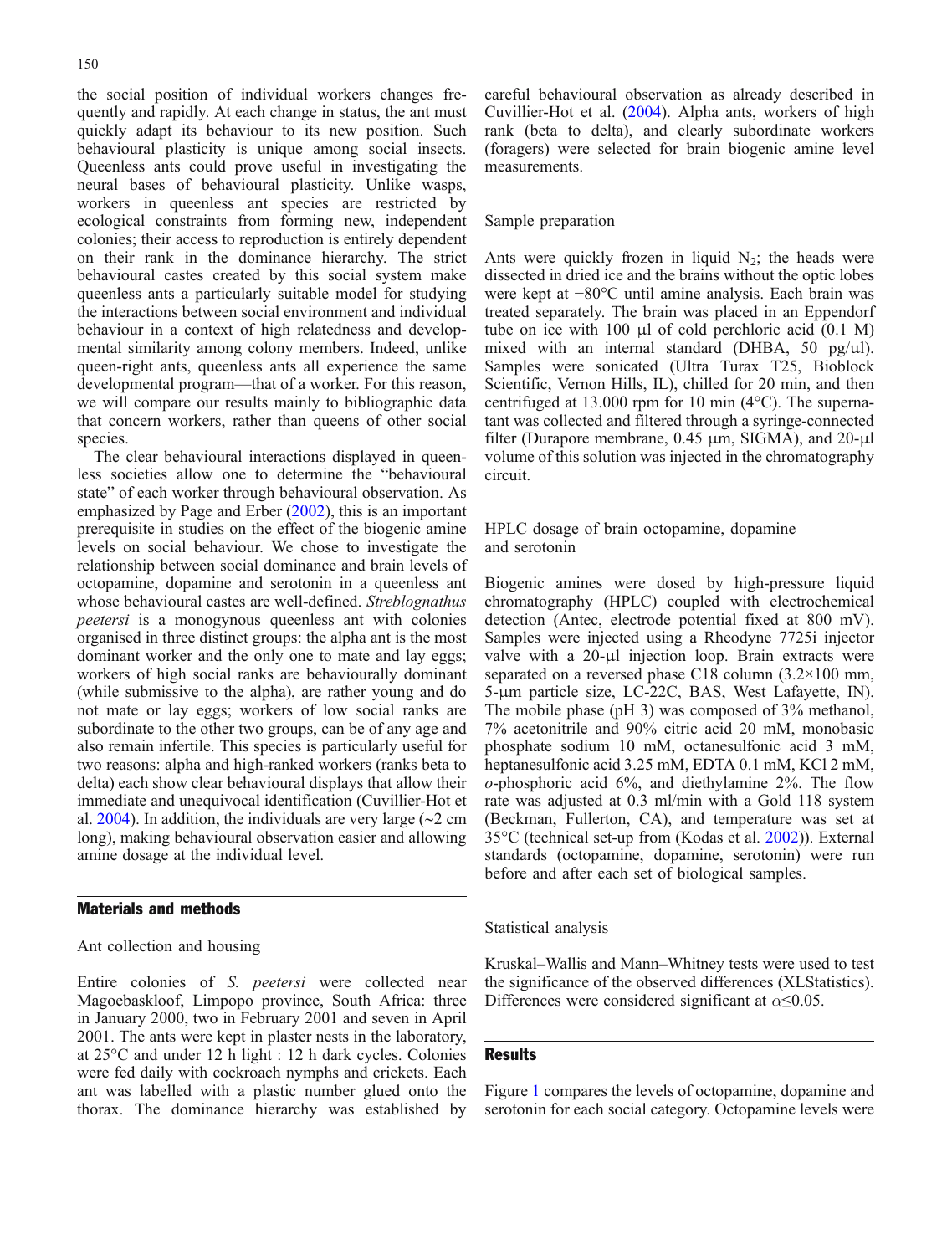<span id="page-2-0"></span>

Fig. 1 Mean levels (in ng) and standard errors of a octopamine  $(OA)$ , b dopamine  $(DA)$  and c serotonin, dosed in individual brains of ants of three different social status: alpha rank  $(n=14)$ , high rank  $(n=19)$  and subordinate rank  $(n=28)$ . Asterisks mark the amine dosages that significantly differ for a social group  $(p<0.05)$ 

significantly higher in alpha workers (Kruskal–Wallis test:  $H=15.7$ ,  $df=2$ ,  $p=0.0004$ ; Mann–Whitney tests: alpha/highrank,  $p=0.0009$ ; alpha/subordinate,  $p=0.0003$ ; high-rank/ subordinate,  $p=0.3$ ). Dopamine levels were significantly higher in subordinate workers (Kruskal–Wallis test:  $H=15.5$ ,  $df=2$ ,  $p=0.0004$ ; Mann–Whitney tests: alpha/ high-rank,  $p=0.07$ ; alpha/subordinate,  $p=0.0006$ ; highrank/subordinate,  $p=0.006$ ). No significant difference was found in serotonin levels among social ranks (Kruskal– Wallis test:  $H=5.7$ ,  $df=2$ ,  $p>0.05$ ).

#### **Discussion**

Individual dosage of brain monoamine levels revealed that fertile alpha workers are clearly characterised by higher levels of octopamine (Fig. 1a); this monoamine, thus, seems to correlate with reproductive activity in Streblognathus. In Bombus however (Bloch et al. [2000\)](#page-3-0), brain OA dosages correlate with dominance status and not with ovarian development, playing the role of a social regulator that contributes to the whole physiological and behavioural package associated with high social ranking. It is well known that OA raises the general level of arousal, as extensively investigated in locust, for example (Stern [1999](#page-4-0)). OA treatment also was found to enhance the ability of guarding bees to distinguish between nestmates and non-nestmates (Robinson et al. [1999\)](#page-4-0). Additionally, OA specifically increases the response of *Bombyx mori* olfactory neurons to the sexual pheromone (Pophof [2002\)](#page-4-0). In view of these studies, it is very tempting to hypothesize that OA may be involved in the ability of the alpha workers to be the first to detect any change in the social status of their nest mates. Indeed, it has been shown that queenless ants can detect changes in the reproductive ability of other ants in their colony through a contact pheromone (Tsuji et al. [1999](#page-4-0)), most probably a blend of cuticular hydrocarbons (Cuvillier-Hot [2001](#page-3-0); Peeters et al. [1999](#page-4-0)). Behavioural observations revealed that the alpha ant is the first to react when another reproductive worker is experimentally introduced in the nest (Cuvillier-Hot et al. [2005](#page-3-0)).

In S. peetersi, dopamine levels are inversely associated with social position: the fertile alphas show the lowest dopamine (DA) titres, while foragers show the highest, and high-ranked workers have intermediate values not significantly different from the alphas' levels  $(p=0.07)$ ; Fig. 1b). Thus, it is not likely that DA is involved in the stimulation of ovarian activity, as it is in other 'primitively organised' societies such as bumble bees (in Bombus, DA titre is correlated with ovarian development in workers, (Bloch et al. [2000](#page-3-0))) or honey bee queenless workers (Harris and Woodring [1995;](#page-4-0) Sasaki and Nagao [2001](#page-4-0)). In honey bee queen-right workers, on the other hand, DA levels appear to be linked with age polyethism; older foragers display higher DA levels than younger nurses (Taylor et al. [1992](#page-4-0); Wagener-Hulme et al. [1999\)](#page-4-0). In Pheidole dentata workers, the DA level is also correlated with age (Seid and Traniello [2005](#page-4-0)). It is difficult to interpret results from workers of different tasks and ages, as the DA levels could depend on age, social activity, or both. Similarly, the DA levels in S. peetersi may simply reflect the age structure of a typical colony. Indeed, the alpha and the high-ranking workers are often the youngest individuals of the nest and are mainly involved in brood care, whereas, subordinate workers can be of any age. In this study, we specifically chose foragers as subordinate workers; they are generally the oldest individuals in the colony (documented in a close species, Dinoponera quadriceps, (Monnin and Peeters [1999\)](#page-4-0)). The phylogenetic history of queenless ants may explain why, despite extremely different social organisations, the high levels of DA in both honeybees (Schulz and Robinson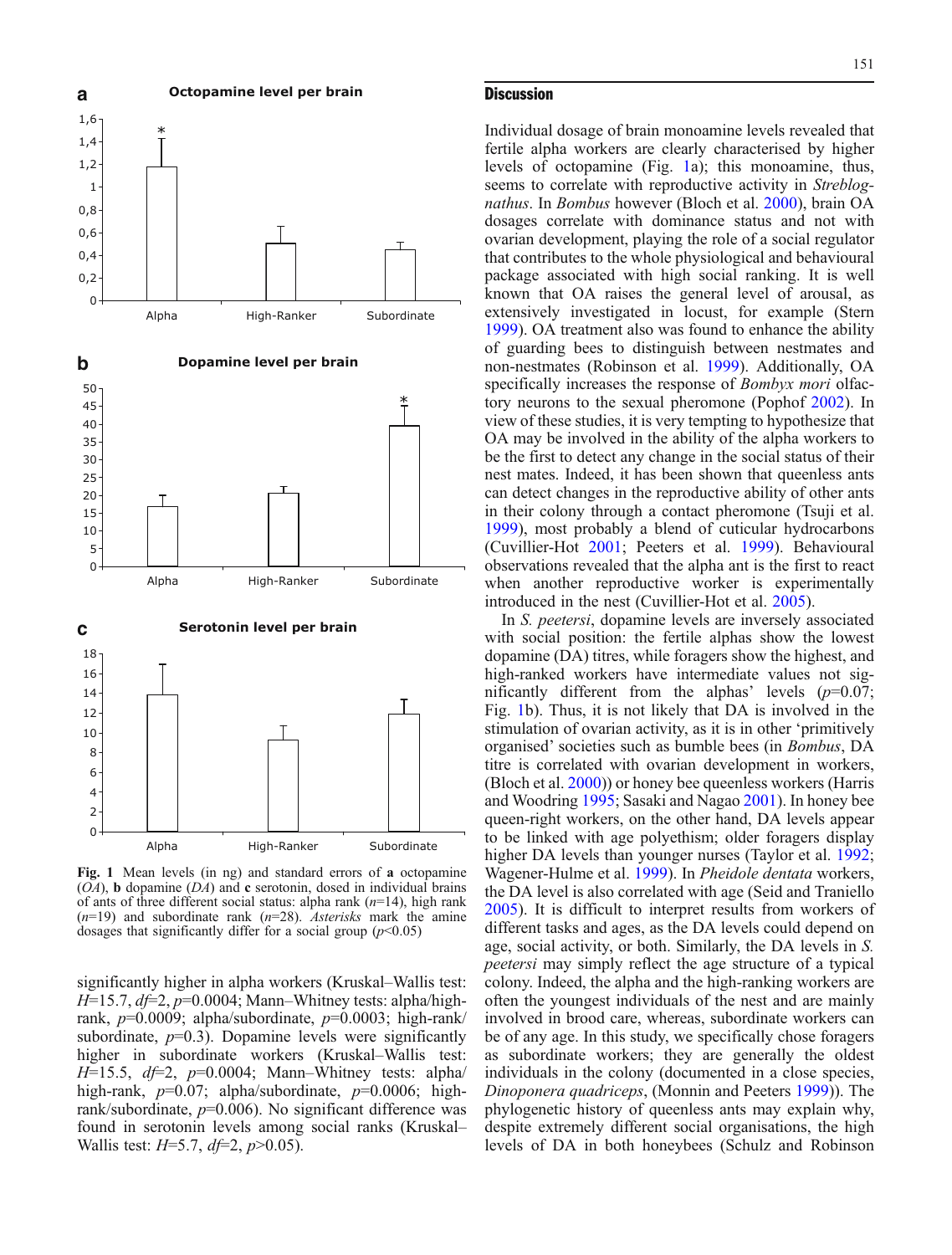<span id="page-3-0"></span>[1999](#page-4-0)) and queenless ants may be a result of age rather than social status. Phylogenetic studies have shown that the queenless ants had queen-right ancestors; the queen caste was replaced by reproductive workers. The neuro-physiological background of queenless ants is therefore that of "highly eusocial" species, closer to honeybees' than to bumble bees' physiological properties. The present results suggest a shift through which DA no longer regulates reproduction but has been co-opted for polyethism regulation. This major physiological transition of the role of DA is similar to the well-documented change in juvenile hormone activity in honey bees: juvenile hormone (JH) has a clear gonadotropic role in "primitively eusocial" species (Bombus (Bloch et al. 2000), Ropalidia (Agrahari and Gadagkar 2003)), whereas, it seems to have lost its reproductive function in honey bees, and instead, regulates colony polyethism (Hartfelder [2000](#page-4-0); Robinson and Vargo [1997](#page-4-0)). As opposed to the pattern of JH levels in Bombus, JH levels in both honey bees and queenless ants are low in reproductive castes (and in honeybee nurses) and high in foragers in both cases (Robinson et al. [1991](#page-4-0); Sommer et al. [1993](#page-4-0)). This double inversion of JH and DA roles suggests that DA in queenless ants plays an allatotropic role, as it does in several species (e.g., Locusta migratoria (Lafon-Cazal and Baehr [1988](#page-4-0)), Apis mellifera (Kaatz et al. [1994](#page-4-0); Rachinsky [1994](#page-4-0))).

The loss of the queen caste in queenless species occurred quite recently and independently in several branches of the Ponerini tribe, generating derived societies composed only of workers (Peeters [1993](#page-4-0)). Based on this phylogenetic history, we conclude that it would be better to compare queenless reproductive workers to reproductive workers observed in queenless colonies of normally queen-right species than to queens of queen-right species or to reproductive workers of other "primitively organised" species (bumble bees or wasps). For instance, the low DA and JH levels in reproductive queenless ants are very different from what has been observed in fire ant queens, which show a rise in DA with the onset of reproduction (Boulay et al. 2001) and have high JH levels when mature (Brent and Vargo 2003).

No significant differences in serotonin dosages were found between the three social groups in S. peetersi (Fig. [1](#page-2-0)c). Serotonin has often been associated with agonistic behaviour and dominance status both in vertebrates and invertebrates (reviewed in Lesch and Merschdorf ([2000\)](#page-4-0) for vertebrates; for invertebrates, e.g. (Huber [2005](#page-4-0); Kravitz [2000\)](#page-4-0)). It is somewhat surprising that serotonin brain levels were similar among alpha ants, high-ranked workers and subordinate workers, three behavioural castes that have markedly different standard aggressive states. However, it is possible that the castes experience differences in serotonin bursts at the very moment of a confrontation. The hypothesis that short bursts of serotonin may influence behaviour was suggested by the relationship established in crickets and lobsters between the serotoninergic activity and the incentive to fight (Dyakonova et al. 1999; Huber et al. [1997\)](#page-4-0).

The results presented in this paper reveal a new combination of neurochemical influences on social structure: in Streblognathus, OA would regulate ovarian activity and DA seems involved in the control of age polyethism, as in honeybees. This combined pattern may testify to the inheritance of main regulatory pathways typical of highly eusocial species, as may be the case for DA. On the other hand, the new role for OA described in *Streblognathus* may reflect a highly labile character of the biochemical tools involved in the CNS control of social interactions. The social insect species previously studied are highly derived and are under very different ecological constraints. These differences may be sufficient, and may have existed long enough, to have relaxed the selective constraints on neuromodulators independently in several taxa. Each neurochemical actor would then have been recruited independently to control, in a specific manner, one or another aspect of the social framework of each species.

Acknowledgements The authors thank especially Ercem Kodas and Sylvie Chalon of the Laboratoire de Biophysique Médicale et Pharmaceutique (François Rabelais University, Tours, France). They are grateful to Klaus Hartfelder, Abraham Hefetz, Raphaël Boulay and three anonymous referees for useful comments, to Hannah Reynolds for English editing, and to J. De Oliveira for helping in the collection of some of the ants. The Department of Water Affairs and Forestry (Limpopo Province) and the KwaZulu-Natal Nature Conservation Service are acknowledged for collecting permits. This work was supported by travel grants from CNRS and FRD, and the GDR CNRS 2155 ("Écologie Comportementale"). The experiments described in this paper comply with the current French laws.

#### References

- Agrahari M, Gadagkar R (2003) Juvenile hormone accelerates ovarian development and does not affect age polyethism in the primitively eusocial wasp, Ropalidia marginata. J Insect Physiol 49:217–222
- Bloch G, Simon T, Robinson GE, Hefetz A (2000) Brain biogenic amines and reproductive dominance in bumble bees (Bombus terrestris). J Comp Physiol A 186:261–268
- Boulay R, Hooper-Bui LM, Woodring J (2001) Oviposition and oogenesis in virgin fire ant females Solenopsis invicta are associated with a high level of dopamine in the brain. Phys Ent 26:294–299
- Bozic J, Woodring J (1998) Variations of brain biogenic amines in mature honeybees and induction of recruitment behavior. Comp Biochem Physiol A 120:737–744
- Brent CS, Vargo EL (2003) Changes in juvenile hormone biosynthetic rate and whole body content in maturing virgin queens of Solenopsis invicta. J Insect Physiol 49:967–974
- Cuvillier-Hot V, Cobb M, Malosse C, Peeters C (2001) Sex, age and ovarian activity affect cuticular hydrocarbons in Diacamma ceylonense, a queenless ant. J Insect Physiol 47:485–493
- Cuvillier-Hot V, Lenoir A, Crewe R, Malosse C, Peeters C (2004) Fertility signalling and reproductive skew in queenless ants. Anim Behav 68:1209–1219
- Cuvillier-Hot V, Renault V, Peeters C (2005) Rapid modification in the olfactory signal of ants following a change in reproductive status. Naturwissenschaften 92:73–77
- Dyakonova VE, Schürmann FW, Sakharov DA (1999) Effects of serotonergic and opioidergic drugs on escape behaviors and social status of male crickets. Naturwissenschaften 86:435–437